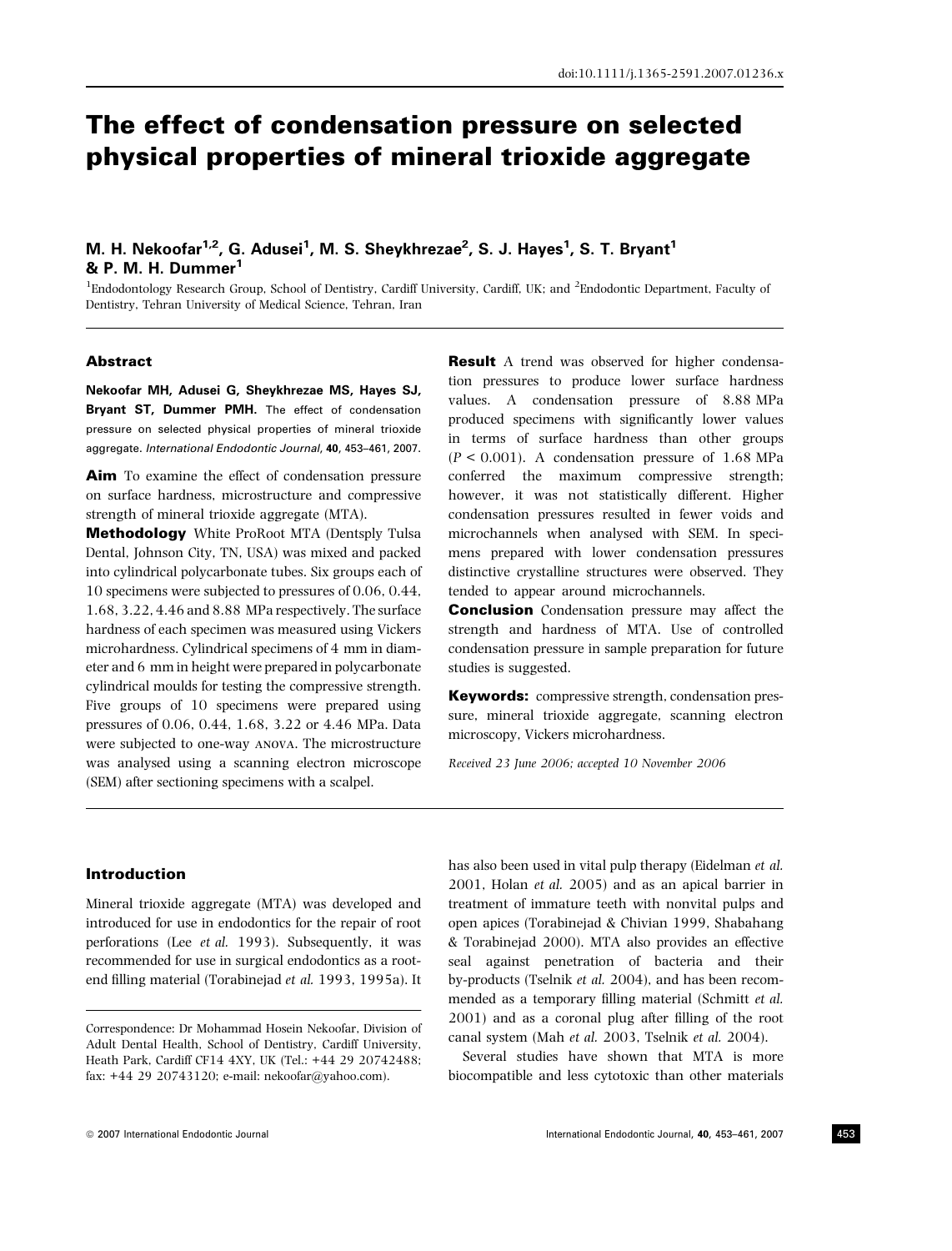used for similar clinical applications (Torabinejad et al. 1995b, Mitchell et al. 1999, Moretton et al. 2000, Apaydin et al. 2004). However, the number of clinical trials undertaken using MTA is limited (Theodosopoulou & Niederman 2005).

MTA is a mixture of oxides and consists of fine hydrophilic particles that harden on contact with water (Torabinejad et al. 1995a, Fridland & Rosado 2003, Lee et al. 2004, Camilleri et al. 2005a). Hydration of the powder results in a colloidal gel that sets to a hard composition. The principle compounds involved are tricalcium silicate, dicalcium silicate, tricalcium aluminate and tetracalcium aluminoferrite (Islam et al. 2006). There are two types of MTA available: grey and white. Several authors have examined similarities between different types of MTA and Portland cement (Funteas et al. 2003, Menezes et al. 2004, Dammaschke et al. 2005). Camilleri et al. (2005b) showed that both white and grey MTA have a similar chemical constitution to Portland cement except for the addition of bismuth oxide to make it radiopaque (Camilleri et al. 2005a).

Although MTA has been recommended for a wide range of clinical applications, many properties of the material have not been investigated. For example, the effect of condensation pressure during placement on its physical properties is unknown. Characterization of MTA under standardized and controlled conditions should lead to an improved understanding of its behaviour and the optimization of its use in clinical practice.

In most previous studies (Torabinejad et al. 1993, 1995c, Hachmeister et al. 2002, Fridland & Rosado 2003, Lawley et al. 2004, Lee et al. 2004, Fridland & Rosado 2005, Walker et al. 2006) condensation pressure when placing MTA was an uncontrolled variable that could have affected its properties and performance. For instance, when used as a root-end filling it is likely that some forms of pressure will be applied during placement, both as it is packed into various carrying devices and also when aliquots of MTA are manipulated in situ in the root-end cavity. A similar situation would presumably exist for surgical repair of perforations. However, when MTA is used for nonsurgical repair of perforations, as an apical barrier in treatment of immature teeth with open apices or as a pulp-capping/ pulpotomy material the condensation pressure is likely to be reduced considerably to prevent the material being forced into the periodontal ligament or pulp tissue.

Torabinejad et al. (1993) reported that the characteristics of hardened MTA were related to the water to powder ratio, the humidity around the material and the amount of air trapped in the mixture. To allow MTA to harden sufficient moisture must be present during the hydration process. Based on various clinical applications, moisture may be available from adjacent periodontal or pulpal tissues and from a damp cotton or sponge pellet that should be placed near the unset material. It is possible that the degree of condensation pressure may change the molecular distance between water molecules and MTA particles and change the space required for the hydration reaction, this in turn may change the optimum water to powder ratio (Bordallo et al. 2006). Condensation pressure may also have an effect on air trapped in the material and the number of inclusions (Bendtz 1997).

The aim of this study was to examine the effect of condensation pressure on the surface hardness, microstructure and compressive strength of MTA.

# Materials and methods

The parameters investigated were surface hardness (Vickers microhardness), compressive strength and assessment of morphological characteristics using scanning electron microscopy (SEM). The material investigated was the tooth-coloured formula of ProRoot MTA with LOT number of 03081235 (Dentsply Tulsa Dental, Johnson City, TN, USA).

# Microhardness test

The material was mixed according to the manufacturer's instructions. Each sachet containing 1 g of MTA was mixed with the recommended volume of water supplied by the manufacturer. The mixed material was weighed and then divided into four equal specimens that were packed into polycarbonate cylindrical tubes having an internal diameter of 6 mm and height of 12 mm.

Six groups of 10 specimens were prepared using condensation pressures of 0.06, 0.44, 1.68, 3.22, 4.46 or 8.88 MPa by varying the weight applied. The pressure on each specimen was applied for 1 min using a custom-made device containing a stainless steel piston with the similar internal diameter of polycarbonate cylindrical tubes (Fig. 1). The samples were thus subjected to a vertical force that was translated into a transverse and equally distributed pressure that compacted the MTA evenly into the cylindrical mould. A wet cotton pellet was placed onto MTA within the polycarbonate tube and each specimen placed in a glass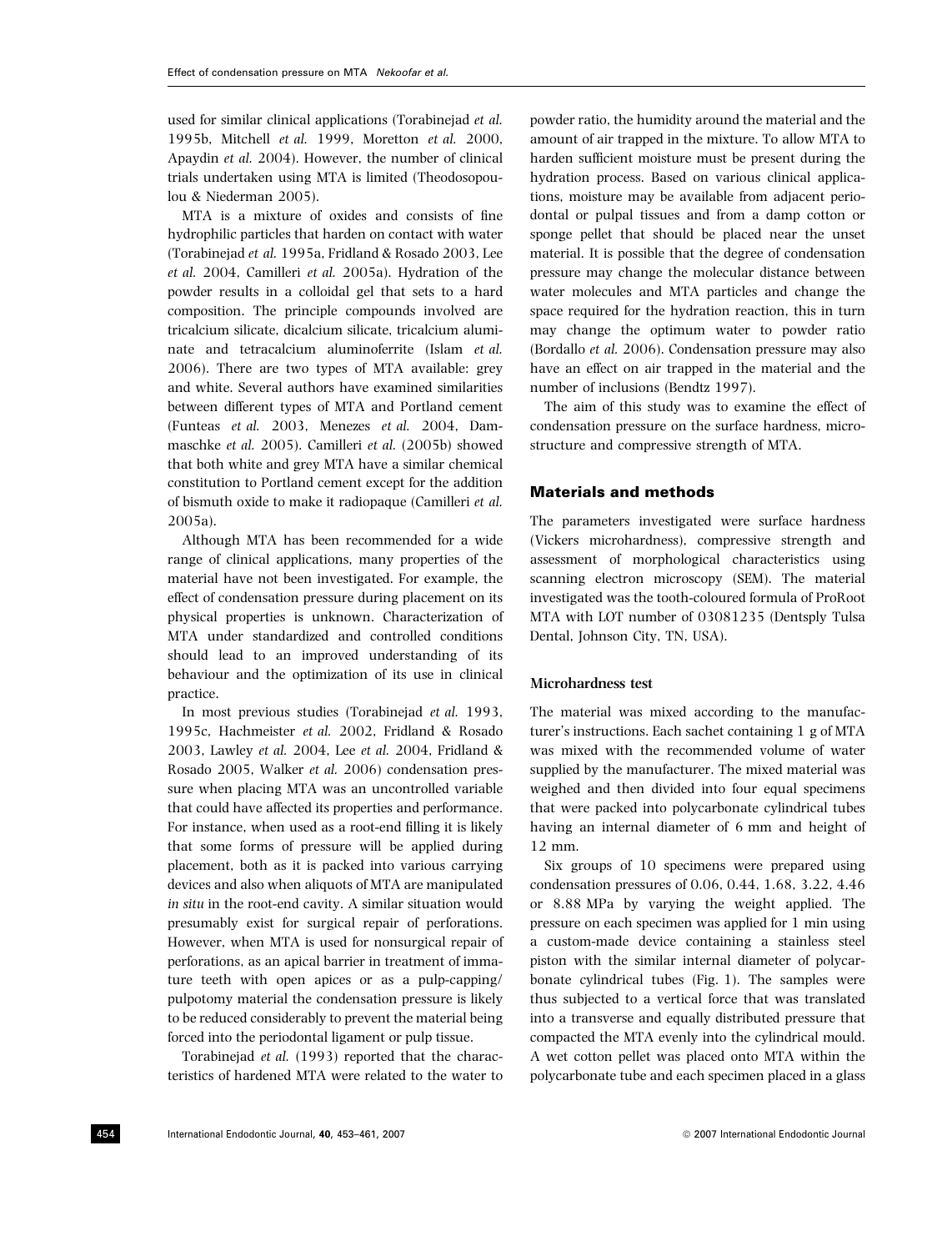

Figure 1 The custom-made device for application of condensation pressure on test specimens.

vial with 100% humidity for 4 days at room temperature  $(20^{\circ}$ C). The MTA was then removed from the mould.

Both surfaces of the specimens were wet polished at room temperature using minimum hand pressure and silicon carbide-based sandpapers of varying particle size  $('Wetordry^{TM}$ <sup>,</sup> 600-grit, 737 SF 'Tri-M-ite<sup>TM</sup>' and 'WetordryTM' 1200-grit; 3M, St Paul, MN, USA) to provide smooth surfaces for ease of indentation testing. The polished specimens were cleaned gently under light pressure distilled water to remove surface debris. To prevent dissolution or water sorption the surfaces were dried gently by air spray. The Vickers hardness test of each specimen was performed using a Mitutoyo microhardness tester MVK  $G_1$  (Mitutoyo Corp., Tokyo, Japan) and a square-based pyramid-shaped diamond indenter with a full load of 50 g for 5 s at room temperature that produced a quadrangular depression with two equal orthogonal diagonals in the polished surface of the cement. The angle between the opposite faces of the diamond indenter was 136°. Five indentations were made on the polished surface of each specimen at separated locations no closer than 1 mm to adjacent indentations or the specimen periphery. The diagonal of the resulting indention was measured immediately under the microscope and the Vickers hardness value displayed on the digital readout of the microhardness tester. The Vickers hardness  $(H_V)$  is calculated based on the following formula:

$$
H_V = \frac{2F\sin\left(136^\circ/2\right)}{d^2}, \quad H_V = 1.854\frac{F}{d^2} \text{ approximately}
$$

where  $F =$  load (kg<sup>-1</sup>) and  $d =$  the mean of the two diagonals of the impression made by the indenter in millimetres. The mean value of the hardness value obtained was calculated to determine the hardness value for each specimen. Differences between the experimental groups were analysed by one-way anova.

#### Compressive strength

The same specimen preparation procedure was employed for testing the compressive strength. Cylindrical specimens of 4 mm in diameter and 6 mm in height (in accordance with ISO 4049:2000) were prepared in polycarbonate cylindrical moulds. The same custom-made device (Fig. 1) was used to condense the samples. Five groups of 10 specimens were prepared using pressures of 0.06, 0.44, 1.68, 3.22 or 4.46 MPa. The compressive strength test was conducted using a Lloyd LR MK1 machine (Lloyd Instruments, Fareham, UK). A flat steel rod was used at a crosshead speed of 1 mm  $min^{-1}$  whilst specimens were mounted vertically so that the compressive load was applied along the long axis of the specimen. The failure load was recorded and the compressive strength was calculated using the following equation:

$$
CS(\sigma) = \frac{4P}{\pi d^2}
$$

where  $P$  is the force  $(N)$  applied and  $d$  (mm) is the diameter of the specimen. The compressive strength of all specimens was recorded in MPa. The data obtained from compressive strength test were subjected to statistical analysis using one-way anova.

#### Scanning electron microscopy

For the morphological evaluation by SEM, new specimens were prepared using the same set of pressures to condense the material and kept for 4 days under the same storage conditions. To analyse the microstructure of the inner surfaces, the specimens were sectioned into two halves by a disposable surgical scalpel blade No. 15. The surfaces were sputter-coated with gold using a Polaron Sputter Coater (Quorum Technologies, Newhaven, UK) and specimens were analysed with an EBT1 (Electron Beam Technology) Scanning Electron Micro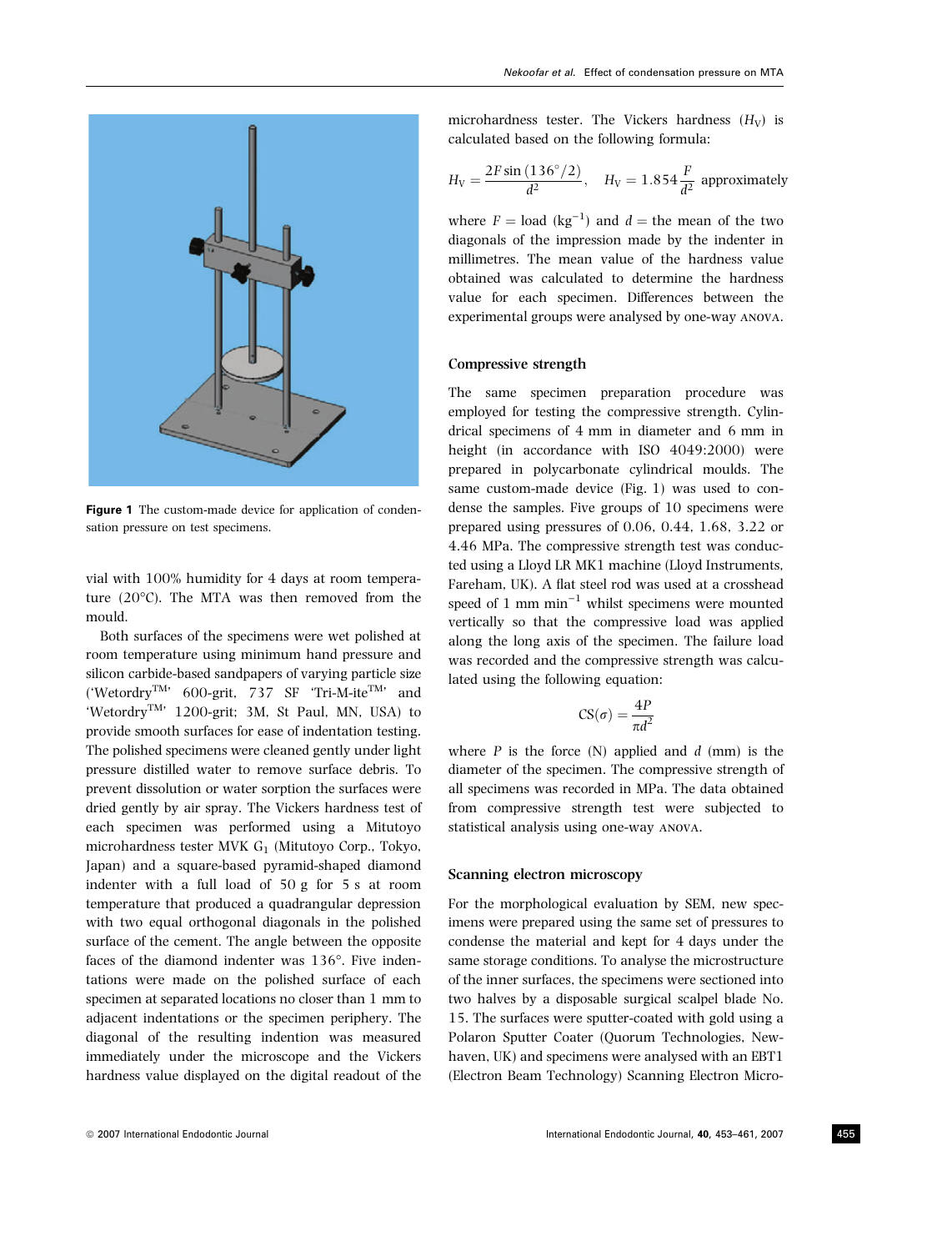scope (S.E.M. Tech Ltd, Woodbridge, UK). The micrograph images from the SEM analysis showing the qualitative internal microstructure of the set MTA prepared with different condensation pressures were evaluated in terms of the presence of microchannels and type of crystal formation.

# Results

# Microhardness

The results of the microhardness testing are shown in Fig. 2. Little difference occurred in mean surface hardness value up to a condensation pressure of 3.22 MPa. However, a condensation pressure of 8.88 MPa produced specimens with significantly lower values in terms of surface hardness than the other groups  $(P < 0.001)$ . A condensation pressure of 3.22 MPa conferred the maximum hardness value; however, it was not significantly different from the other groups.

#### Compressive strength

The results of the compressive strength testing are shown in Fig. 3. Maximum compressive strengths occurred at a condensation pressure of 0.06 and 1.68 MPa. The lowest of compressive strength was related to a condensation pressure of 0.44 MPa. There was no statistically significant difference between the groups.

#### SEM analysis

The internal microstructure of all specimens that were prepared with various condensation pressures showed microchannels, depressions caused by air bubbles,



Figure 2 Mean surface hardness of specimens applied at various condensation pressures.

pores, asymmetrical crystalline formation in the form of laminated cross-stratified structures, and bundles of jagged needle-like formations in a homogeneous matrix that resembled an epitaxial growth pattern (Figs 4– 8). It was not possible to score each characteristic and thus compare them quantitatively between groups. However, the SEM images demonstrated that higher condensation pressures resulted in fewer voids created by entrapped air. In addition, fewer microchannels could be seen in specimens prepared with higher condensation pressures (Fig. 9). More typical crystalline structures were observed in specimens prepared with lower condensation pressures; they tended to appear around microchannels (Fig. 4).





Figure 3 Mean compressive strength of specimens applied at various condensation pressures.



**Figure 4** Scanning electron microscope image of a 3.22 MPa condensation force specimen. A cross-section of a microchannel can be seen (a), together with laminated (b) and needle-like (c) crystalline formation and a depression from an air bubble (d) (original magnification,  $\times 800$ ).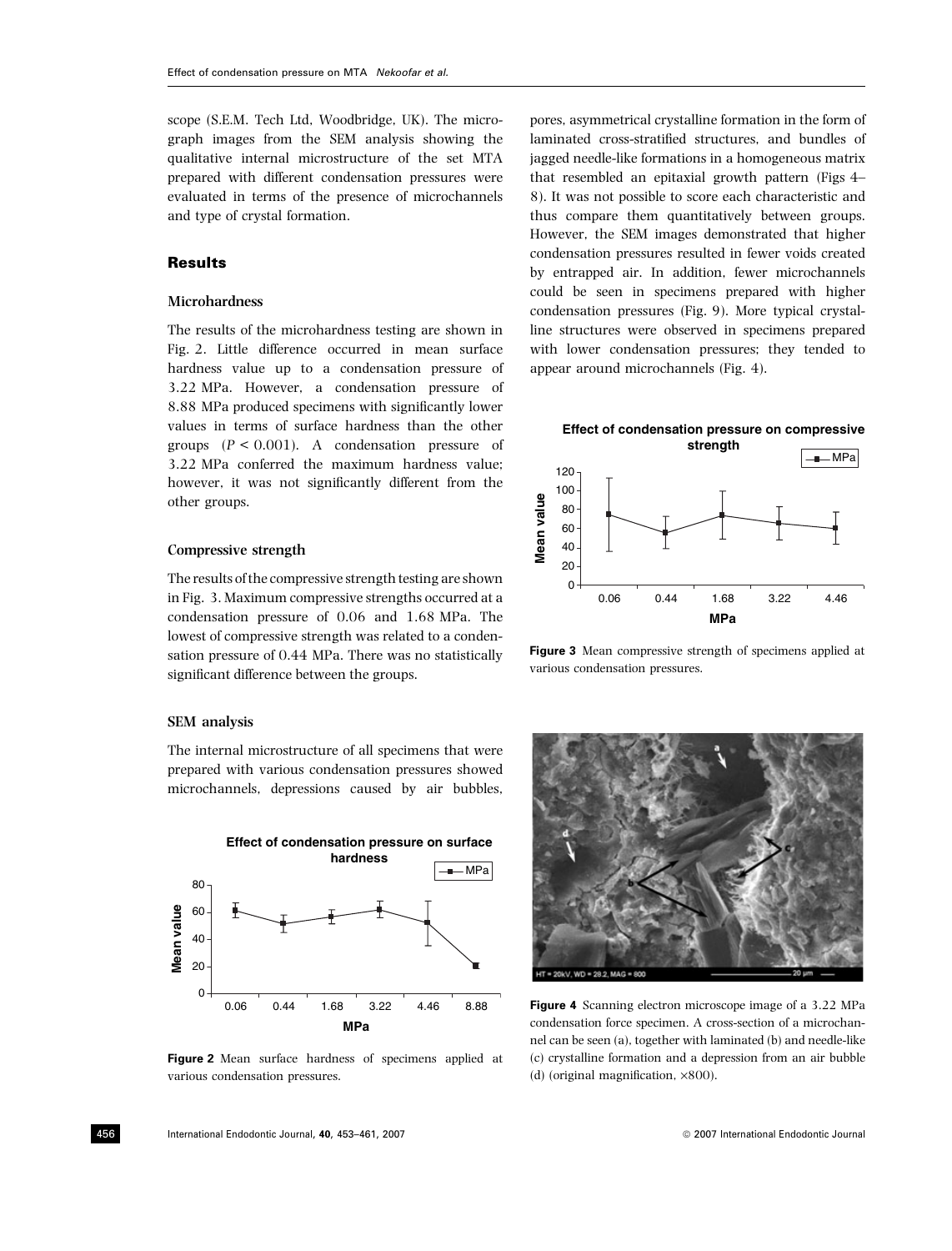

Figure 5 Scanning electron microscope image of a 0.06 MPa condensation force specimen showing a cross-section of a microchannel (a), and crystalline formation in the form of laminated cross-stratified structure (b) (original magnification,  $\times 250$ ).



Figure 7 Scanning electron microscope image of a 1.67 MPa condensation force specimen. Cross-section of bundles of jagged needle like formations (a) can be seen together with a laminated crystalline structure (b). This structure resembles an epitaxially growth pattern.



Figure 6 Scanning electron microscope image of a 0.06 MPa condensation force specimen. Bundles of jagged needle-like formations can be seen (a) (original magnification,  $\times$ 1000).

# **Discussion**

Hydraulic cements are finely ground materials that when mixed with water gradually or instantly set and harden either in air or in water. The reaction results in the formation of hydrated compounds whose strength increases with time. MTA is a type of hydraulic cement that can set in the presence of water. The initial setting time of MTA is approximately 4 h (Torabinejad et al. 1995a) and can create problems in terms of retention of the material in clinical situations (Lee 2000).



Figure 8 Scanning electron microscope image of a 0.06 MPa condensation force specimen. Depressions from an air bubble (a) can be seen (original magnification,  $\times$ 250).

According to the United States Patent nos. 5 415 547 and 5 769 638 the basic constituent of MTA is Portland cement (Torabinejad & White 1995, 1998) and X-ray diffraction analysis has confirmed this similarity (Islam et al. 2006). The basic untreated materials of Portland cement are calcium oxide (CaO), silica (SiO<sub>2</sub>), iron oxide (Fe<sub>2</sub>O<sub>3</sub>) and alumina (Al<sub>2</sub>O<sub>3</sub>). After grinding and heating of the raw materials, gypsum ( $CaSO_4$ ·4H<sub>2</sub>O), which is the source of sulphate in the cement, is added to prolong its setting time. In fact, Dammaschke et al. (2005) reported that the quantity of gypsum in MTA is approximately half of that in the Portland cement.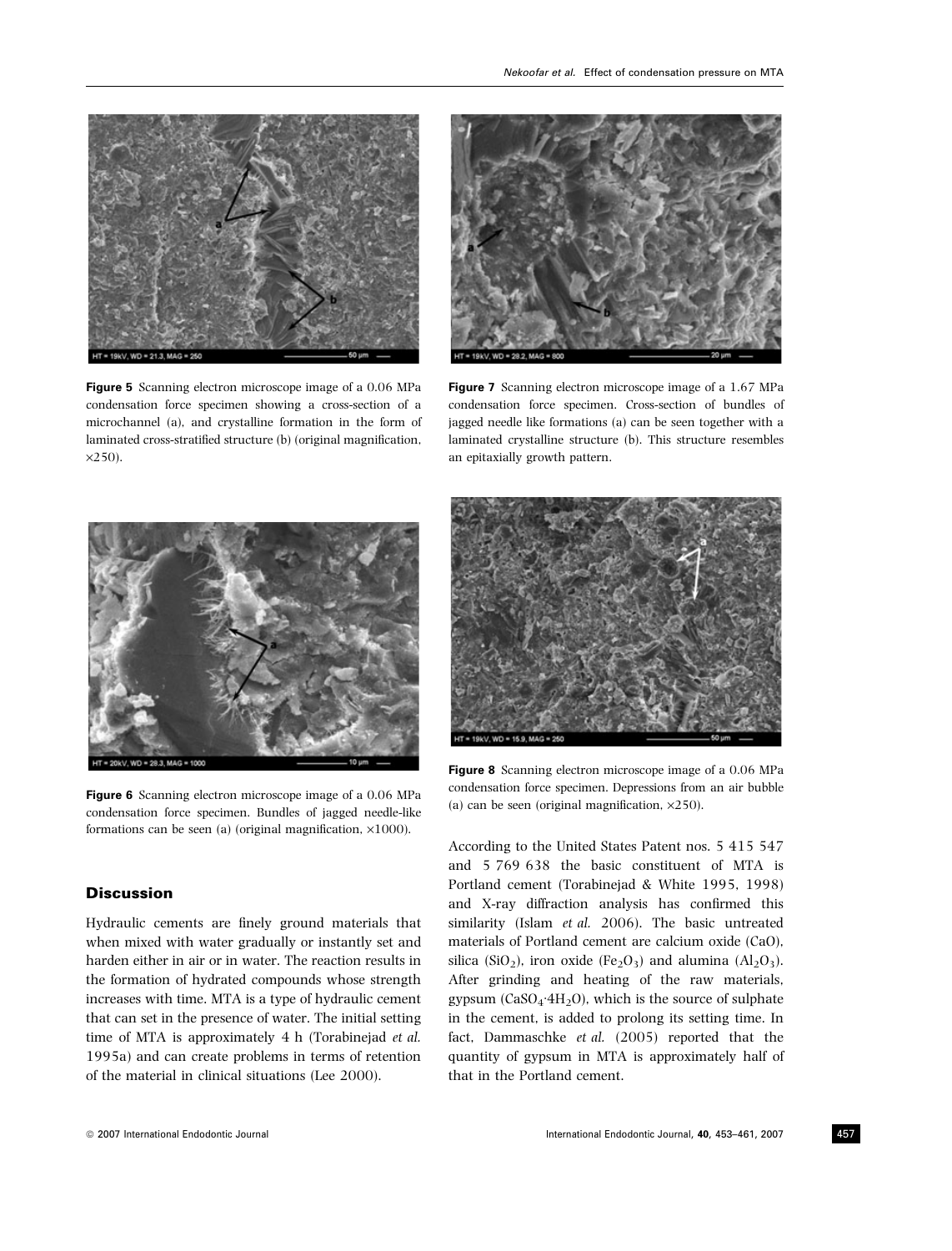

Figure 9 Scanning electron microscope image of a 4.46 MPa condensation force specimen. Greater condensation pressure resulted in fewer voids and microchannels. Some unidentified debris can be seen (arrow).

The powder of MTA is comprised of hydrophilic particles of tricalcium silicate (3CaO SiO<sub>2</sub>), dicalcium silicate (2CaO SiO<sub>2</sub>), tricalcium aluminate (3CaO  $Al_2O_3$ ) and tetracalcium aluminoferrite (4CaO  $Al_2$ . Fe<sub>2</sub>O<sub>3</sub>) (Schwartz *et al.* 1999, Lee *et al.* 2004, Dammaschke et al. 2005, Islam et al. 2006). Bismuth oxide  $(Bi<sub>2</sub>O<sub>3</sub>)$  is the only component of MTA that has not been traced in Portland cement (Funteas et al. 2003, Dammaschke et al. 2005, Islam et al. 2006).

The setting of Portland cement and thus MTA takes place in two stages. After mixing with water the hydration reaction of both silicates begins and results in the formation of a gel consisting of calcium silicate hydrates, which liberates calcium hydroxide. The calcium hydroxide then gradually reacts with the minerals to form other hydrated compounds. The calcium silicates contribute most to the binding power and strength of the material. It is also the main binding agent of crystalline calcium hydroxide that leaches most readily from the gel. Tricalcium aluminate exhibits flash setting on hydration. Tetracalcium aluminoferrite reacts at a slower rate than tricalcium aluminate (Eglinton 1987).

The characteristic of the resultant set material is likely to be dependent on various factors including water to powder ratio, temperature, environmental humidity and pH, entrapped air and water, the rate of packing and the condensation pressure applied (Torabinejad et al. 1995a, Fridland & Rosado 2003, Lawley et al. 2004, Lee et al. 2004, Fridland & Rosado 2005). Although a range of biological properties of MTA have been investigated, the effects of various clinical factors on the hydration process of MTA are not completely understood. Moreover, its physical and chemical properties have not been evaluated fully. Because of the various clinical applications of MTA such as direct pulp capping, sufficient strength is necessary to withstand condensation pressures applied to restorative materials. Compressive strength and surface hardness are indicators of the setting process and strength of the material (Bendtz 1997) and formed the basis of this investigation. In addition, in an attempt to evaluate its microstructure, a SEM evaluation was also carried out.

The effect of condensation pressure on the physical properties of MTA has not been reported. However, one of the operator variable factors when placing condensable materials is the condensation pressure used. In addition, although great emphasis has been placed on the effect of condensation pressure on the properties of other dental materials such as amalgam (Basker & Wilson 1968, Rakow et al. 1978, Ogura et al. 1983, Mahler & Nelson 1984, Lussi & Buergin 1987, Symons et al. 1987) there are no recommendations about the degree of condensation pressure required for MTA. For example, increased condensation pressure on dental amalgam results in removal of excess mercury and a faster setting reaction (Lussi & Buergin 1987, Lussi et al. 1995). The British Standards Institution (BS 2938) suggested applying a force of 10 pounds (4.5 kg) when amalgam test samples are prepared for clinical or laboratory investigations (Basker & Wilson 1968). Because of the lack of standardization for MTA in the field of dentistry, some studies follow the standards of endodontic sealers (Chng et al. 2005) with samples being prepared on the basis of the standards of restorative materials (Torabinejad et al. 1995a, Fridland & Rosado 2005, Danesh et al. 2006). In fact MTA is not a restorative material nor is it an endodontic sealer. It would seem to be essential that MTA, being a new and unique material with various clinical applications, should have its own standard. The standard testing techniques for Portland cement are not always applicable for MTA, even though they have been used (Chng et al. 2005, Dammaschke et al. 2005, Danesh et al. 2006).

In most of the laboratory and clinical studies on MTA, specimens were prepared in accordance with the manufacturer's instruction. On the other hand, in the manufacturer's instruction there is no information about the minimum or maximum condensation pressure that should be applied. In addition, there appears to be no other data on the optimum condensation pressure or the manipulation time of MTA. Therefore,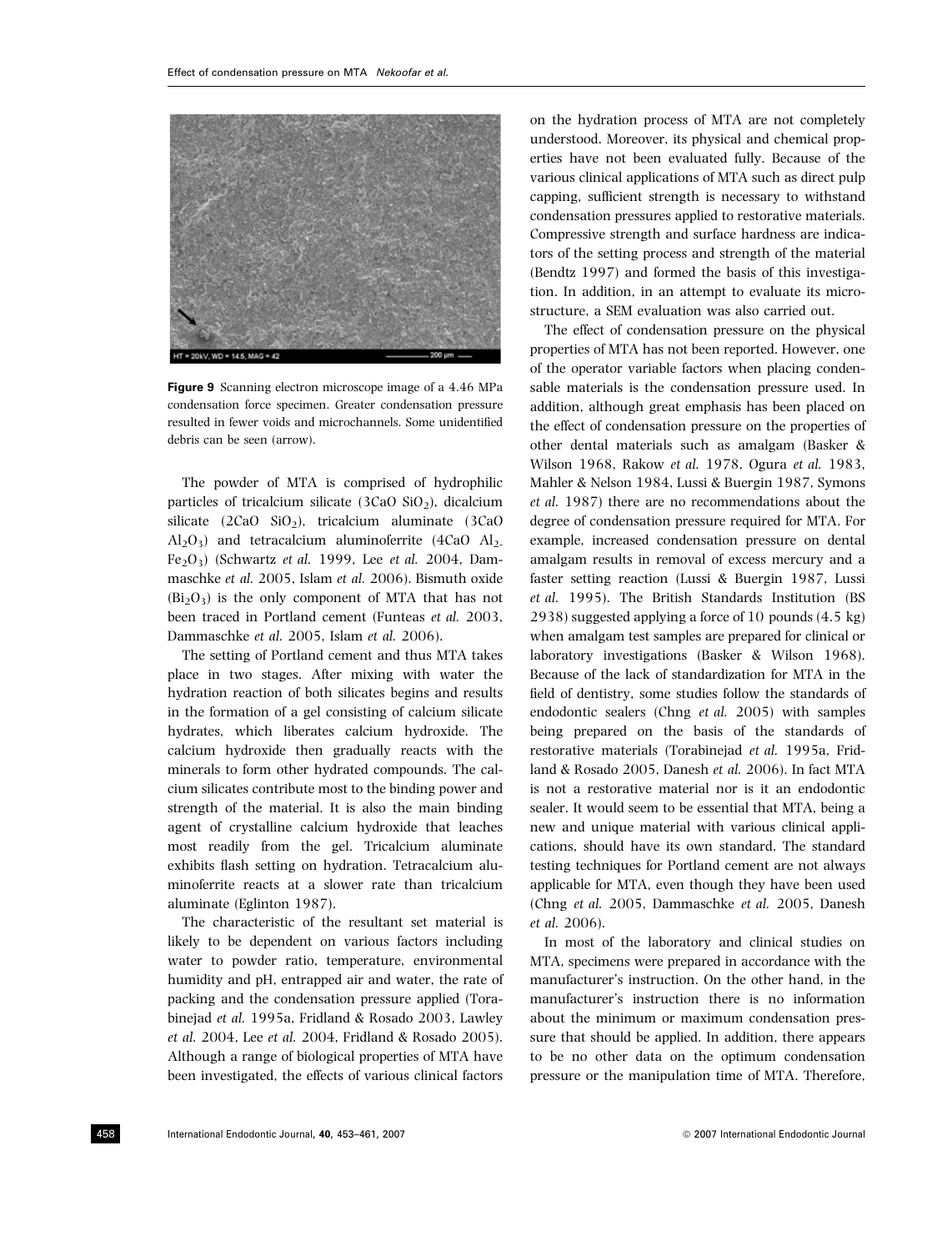condensation pressure was an uncontrolled variable in most experimental studies reported to date (Torabinejad et al. 1995a, Eidelman et al. 2001, Aminoshariae et al. 2003, Camilleri et al. 2005a, Dammaschke et al. 2005, Walker et al. 2006, Yeung et al. 2006). Because of this lack of standardization and use of uncontrolled hand placement methods, the results obtained in some of these studies may be inconsistent. Conversely, temperature, gradual incorporation of water, methods of drying, humidity, water to powder ratio, size of samples, time, humidity and other environmental conditions have been considered (Camilleri et al. 2005a, Dammaschke et al. 2005, Walker et al. 2006).

In the present study to eliminate the effect of time of condensation as a confounding variable (Lussi et al. 1995), an application time of 1 min was adopted based on pilot studies. In order to apply even and equally distributed pressure on the specimens, a custom device was designed and constructed so that the diameter of the piston matched the internal diameter of cylindrical polycarbonate tubes. In this way the entire MTA surface was condensed and upward seeping of material prevented.

Based on the findings of this study, when greater pressures are applied to MTA during placement its surface hardness is reduced significantly (Fig. 2). Conversely, its maximum compressive strength occurred with the minimum pressure (Fig. 3). Therefore, in certain clinical situation, when condensation pressure should be controlled to prevent MTA from being extruded into the adjacent tissues, such as repair of perforations, placing apical barriers within immature apices and during direct pulp capping, the resultant material will be relatively strong.

In a laboratory study on ProRoot MTA and two Portland cements (Danesh et al. 2006) a vibration intensity of  $6000 \text{ min}^{-1}$  was used, to avoid air entrapment and to control confounding variables where samples were prepared for measurement of Vickers microhardness. But in the same study samples that were prepared for radiopacity and solubility were neither vibrated nor condensed with a controlled pressure; however, the molecular distance might have some effect on solubility and radiopacity. In an attempt to improve the placement and seal of MTA in immature root canals, Lawley et al. (2004) used ultrasonics. They compared this method with conventional hand condensation, but failed to control the condensation pressures applied. Clearly, use of controlled condensation pressure for the future studies is suggested.

Nekoofar et al. Effect of condensation pressure on MTA

In the present study it was anticipated that a greater condensation pressure would result in a harder material, although the result showed that when the condensation pressure was more than 3.22 MPa surface hardness was reduced (Fig. 2). This may occur because of insufficient intermolecular space for the ingress of water to hydrate the material adequately. In addition, SEM images demonstrated that higher condensation pressures were associated with fewer voids that could result in a less than optimal volume of intermolecular space with a negative effect on the hydration process (Fig. 9). Thus, applying a greater pressure in an attempt to achieve a harder material appears futile. The results also revealed that the condensation pressures applied during the preparation of samples did not have a statistically significant effect on compressive strength. Compressive strength is the capacity of a material to withstand axially directed pressure generating compressive stress as a result of compression force. It could be hypothesized that with the application of higher condensation pressures, the formation of microchannels was limited as a result of the material being more compact. It may also reduce the amount and the rate of water diffusion through the material that may impair the setting reaction resulting in a reduced compressive strength and surface hardness. The role of water molecules during the setting reaction is crucial. It does not only mix with powder, but it also chemically binds with various phases of the cement and has a direct effect on the setting process (Camilleri et al. 2005a, Santos et al. 2005, Walker et al. 2006). In other words, MTA hardens and gains strength as it hydrates, this process occurs rapidly at first and then slows down with time. When MTA powder is mixed with water, a special structure of microchannels is created (Figs 4 and 5). The continuity of microchannels is damaged during the setting process (Fridland & Rosado 2005). Therefore, the hardened cement presents pores and broken microchannels. The role of microchannels and pores during the hydration reaction is important; they provide pathways for the water to diffuse into the material and thus take part in the slow hydration process of the cement, when water becomes bound into the structure (Fridland & Rosado 2003, 2005). In the present study, specimens prepared with lower condensation pressures had more typical crystalline structures around microchannels. This might be related to better water diffusion and therefore a greater degree of hydration leading to well formed crystalline structures in the form of laminated cross-stratified and bundles of jagged needle-like formations (Figs 4–8). In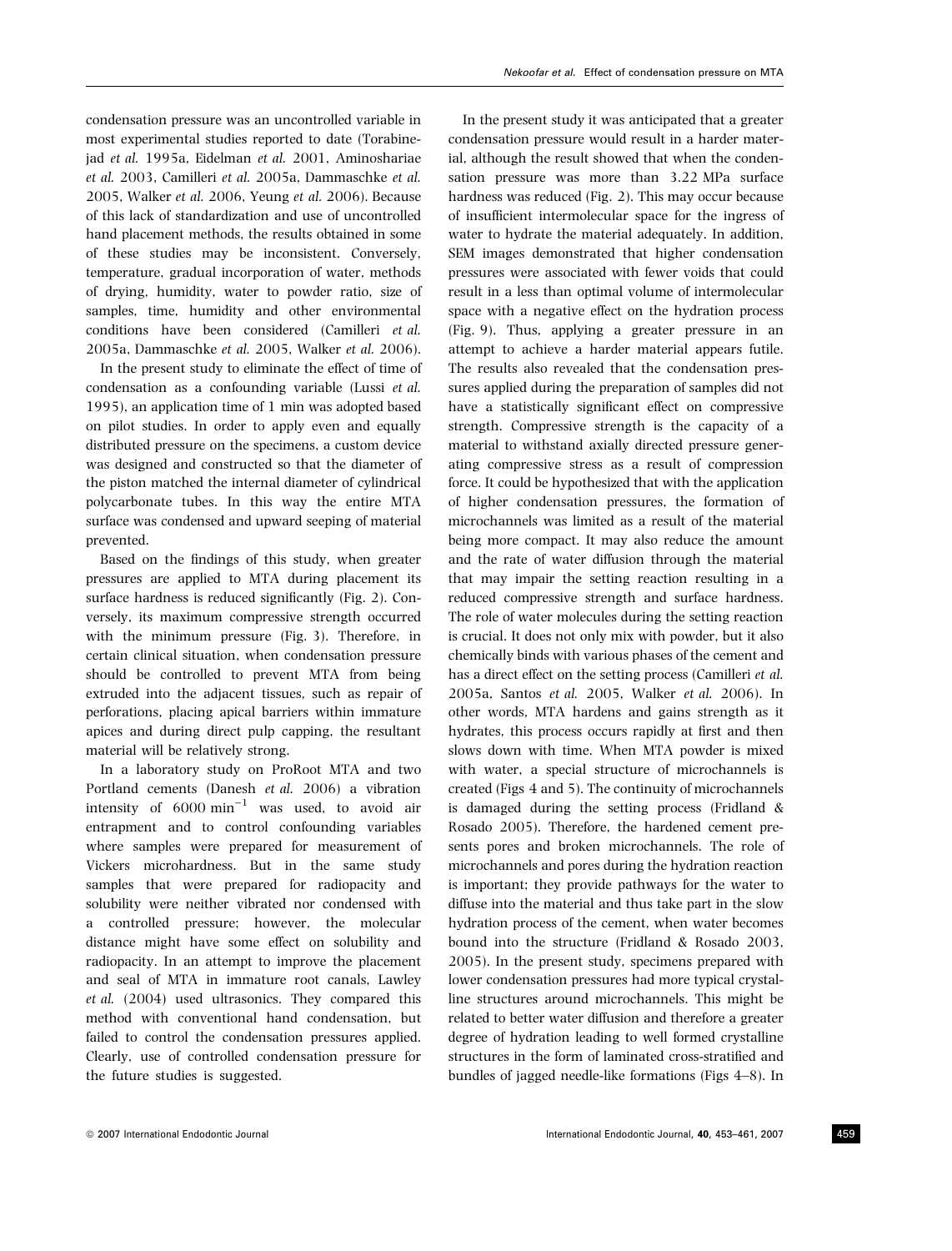other words, a higher condensation pressure may pack the powder molecules closer together to produce a drop in surface hardness and a reduction in crystalline formation due to lack of sufficient space for water molecules.

# Conclusion

Condensation pressure may affect the strength and hardness of MTA. A trend was observed for higher condensation pressures to produce lower surface hardness values. Use of controlled condensation pressure in sample preparation for future studies on ProRoot MTA is suggested.

#### Acknowledgements

The authors thank Dr Sadighe Salariye, Mrs Wendy Rowe, Mr Brian Western, Dr Mohammad Mehdi Mohammadi, Mr D C Stone, Mr P J Milward and AVA Department, School of Dentistry, Cardiff University, UK.

#### References

- Aminoshariae A, Hartwell GR, Moon PC (2003) Placement of mineral trioxide aggregate using two different techniques. Journal of Endodontics 29, 679–82.
- Apaydin ES, Shabahang S, Torabinejad M (2004) Hard-tissue healing after application of fresh or set MTA as root-endfilling material. Journal of Endodontics 30, 21–4.
- Basker RM, Wilson HJ (1968) Condensation of amalgam. The clinical measurement of forces and rates of packing. British Dental Journal 124, 451–5.
- Bendtz DP (1997) Three-dimensional computer simulation of Portland cement hydration and microstructure development. Journal of the American Ceramic Society 80, 3-21.
- Bordallo HN, Aldridge LP, Desmedt A (2006) Water dynamics in hardened ordinary portland cement paste or concrete: from quasielastic neutron scattering. The Journal of Physical Chemistry 110, 17966-76.
- Camilleri J, Montesin FE, Brady K, Sweeney R, Curtis RV, Pitt Ford TR (2005a) The constitution of mineral trioxide aggregate. Dental Materials 21, 297–303.
- Camilleri J, Montesin FE, Curtis RV, Pitt Ford TR (2005b) Characterization of Portland cement for use as a dental restorative material. Dental Materials 22, 569–75.
- Chng HK, Islam I, Yap AU, Tong YW, Koh ET (2005) Properties of a new root-end filling material. Journal of Endodontics 31, 665–8.
- Dammaschke T, Gerth HU, Zuchner H, Schafer E (2005) Chemical and physical surface and bulk material characterization of white ProRoot MTA and two Portland cements. Dental Materials 21, 731–8.
- Danesh G, Dammaschke T, Gerth HU, Zandbiglari T, Schafer E (2006) A comparative study of selected properties of ProRoot mineral trioxide aggregate and two Portland cements. International Endodontic Journal 39, 213–9.
- Eglinton MS (1987) Concrete and Its Chemical Behaviour, 1st edn. London: Thomas Telford.
- Eidelman E, Holan G, Fuks AB (2001) Mineral trioxide aggregate versus formocresol in pulpotomized primary molars: a preliminary report. Pediatric Dentistry 23, 15–8.
- Fridland M, Rosado R (2003) Mineral trioxide aggregate (MTA) solubility and porosity with different water-to-powder ratios. Journal of Endodontics 29, 814–7.
- Fridland M, Rosado R (2005) MTA solubility: a long term study. Journal of Endodontics 31, 376–9.
- Funteas UR, Wallace JA, Fochtman EW (2003) A comparative analysis of Mineral Trioxide Aggregate and Portland cement. Australian Endodontic Journal 29, 43–4.
- Hachmeister DR, Schindler WG, Walker WA, Thomas DD (2002) The sealing ability and retention characteristics of mineral trioxide aggregate in a model of apexification. Journal of Endodontics 28, 386–90.
- Holan G, Eidelman E, Fuks AB (2005) Long-term evaluation of pulpotomy in primary molars using mineral trioxide aggregate or formocresol. Pediatric Dentistry 27, 129–36.
- Islam I, Chng HK, Yap AU (2006) X-ray diffraction analysis of mineral trioxide aggregate and Portland cement. International Endodontic Journal 39, 220–5.
- Lawley GR, Schindler WG, Walker WA, Kolodrubetz D (2004) Evaluation of ultrasonically placed MTA and fracture resistance with intracanal composite resin in a model of apexification. Journal of Endodontics 30, 167–72.
- Lee ES (2000) A new mineral trioxide aggregate root-end filling technique. Journal of Endodontics 26, 764–5.
- Lee SJ, Monsef M, Torabinejad M (1993) Sealing ability of a mineral trioxide aggregate for repair of lateral root perforations. Journal of Endodontics 19, 541–4.
- Lee YL, Lee BS, Lin FH, Yun Lin A, Lan WH, Lin CP (2004) Effects of physiological environments on the hydration behavior of mineral trioxide aggregate. Biomaterials 25, 787–93.
- Lussi AS, Buergin WB (1987) A new method to measure the condensation pressure of amalgam under in vivo conditions. Journal of Dental Research 66, 737–9.
- Lussi A, Brunner M, Portmann P, Buergin W (1995) Condensation pressure during amalgam placement in patients. European Journal of Oral Sciences 103, 388–93.
- Mah T, Basrani B, Santos JM et al. (2003) Periapical inflammation affecting coronally-inoculated dog teeth with root fillings augmented by white MTA orifice plugs. Journal of Endodontics 29, 442–6.
- Mahler DB, Nelson LW (1984) Factors affecting the marginal leakage of amalgam. Journal of the American Dental Association 108, 51–4.